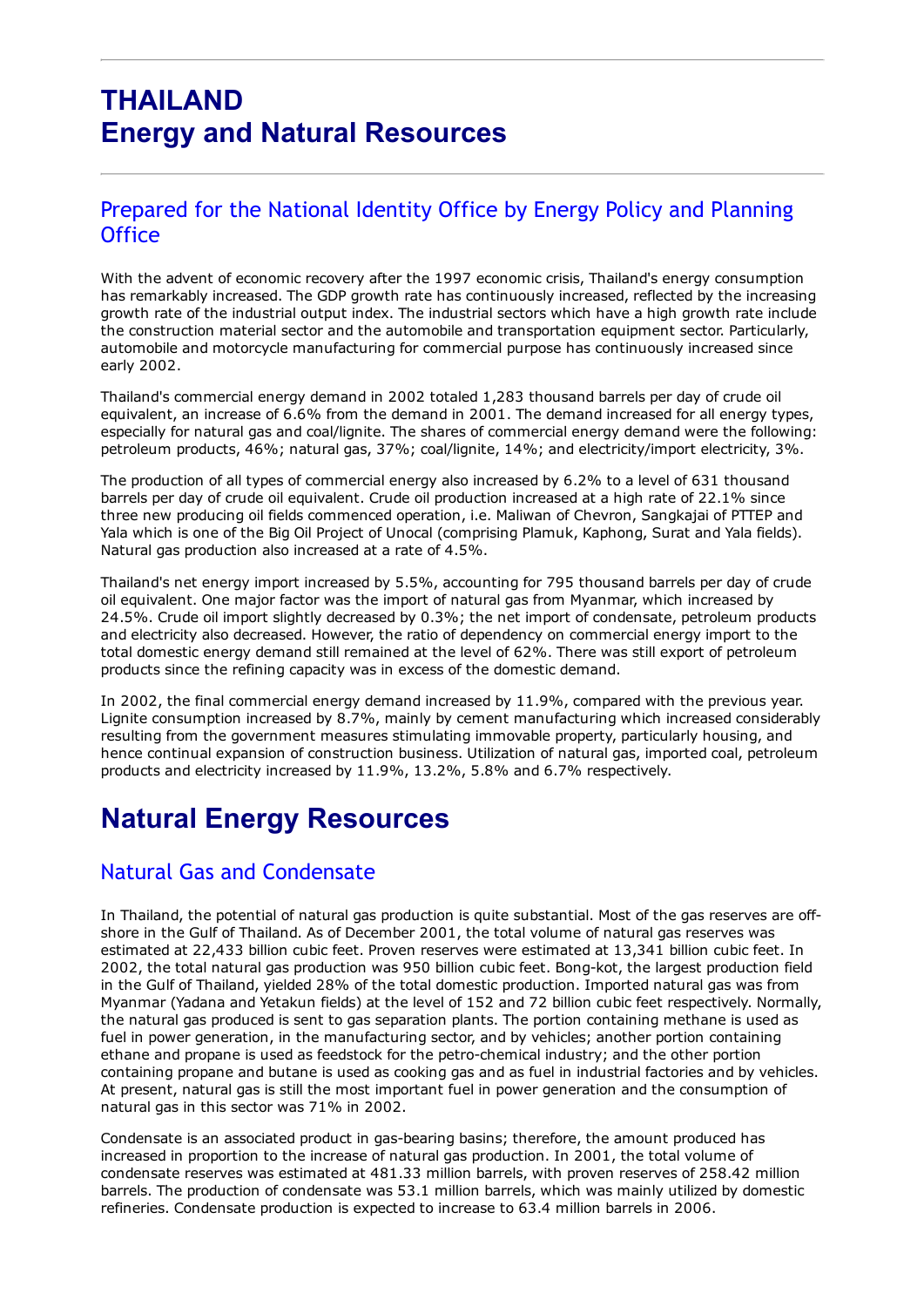## Crude Oil

Crude oil reserves have been estimated at 476.1 million barrels, of which 324.9 million barrels are proven reserves. Most crude oil reserves are located at the Sirikit Oil Field in Kamphaeng Phet Province. In 2002, the total crude oil production was 75.6 thousand barrels per day, of which 35.1 and 20.6 thousand barrels per day (crude oil equivalent) came from the Benjamas and Sirikit Oil Fields, accounting for 74% of the total crude oil production. Besides, there was additional production from three new oil fields, i.e. Maliwan, Sangkajai, and Yala, which commenced operation in 2002.

Compared with the domestic demand, the production of crude oil from indigenous resources was very low; therefore, there was a need to import crude oil at a high rate of 90%. In 2002 the total imported crude oil was 677 thousand barrels per day. The total domestic refining capacity in 2001 was 994.5 thousand barrels per day, increasing from 844.5 thousand barrels per day in 2000, due to the increase of TPI's refining capacity from 65 thousand barrels per day in 2000 to 215 thousand barrels per day in 2001.

With regard to oil consumption by all economic sectors, the transportation sector is the largest consumer. This sector alone accounts for more than 60% of the total domestic oil consumption. Next to it are the industrial sector and the power sector, for power generation. The consumption by the residential and commercial, the agricultural and the mining sectors is rather small when compared with the consumption by other sectors.

## Lignite and Imported Coal

Domestically produced coal is mostly lignite and sub-bituminous and has played an important role as a major energy source for decades. In 2001 the total reserve was 2,155 million tons. Of this, 1,124 million tons, or 52.16% was from the Mae Moh basin operated by the Electricity Generating Authority of Thailand (EGAT). The Krabi basin has a measured reserve of 112 million tons. In southern Thailand are the Saba Yoi basin in Songkhla Province, with a measured reserve of 350 million tons, and the Sin Pun basin, with a measured reserve of 91 million tons. In the north, there are the following basins: Wiang Haeng, Ngao and Mae Tha, with a measured reserve of 93, 48 and 25 million tons respectively.

In 2002, lignite production was 19.6 million tons, 76% of which came from the Mae Moh Mine of EGAT and was used in power generation. The remaining 24% was produced by private mines and used by the industrial sector, including cement, pulp & paper, food processing and tobacco-curing industries. Coal consumption by the industrial sector increased at an average rate of 22.2%. More than 70% was used as fuel in cement manufacturing.

#### Renewable/Alternative Energy Resources

Since it is projected that energy demand will keep increasing, efforts have been made to explore and develop other potential energy sources to accommodate the increasing demand. Renewable energy, energy which is inexhaustible, and alternative energy are considered potential options, which will help reduce not only the country's dependency on imported energy but also risks of volatility of imported fuel prices. Several public agencies have carried out, without cease, researches into various renewable energy and alternative energy sources.

Renewable energy is mostly derived from natural resources and hence considered clean and environmentally friendly. However, there exist some hindrances to the development of renewable energy and the costs of harnessing renewable energy resources are still high compared with the costs of using commercial energy, particularly, the development of solar and wind energy which require the use of high cost technology. Renewable energy that has high potential to be used in place of fossil energy includes, for example, hydropower, biogas and biomass energy, solar energy and geothermal energy. Studies and development on these energy sources have continuously been undertaken by several agencies, both at the local level initiated by local intellect and at the government level. At present, the development of renewable/alternative energy has become a focus of interest and wider utilization has been promoted to replace conventional energy consumption in parallel with the efforts to stimulate people to use energy efficiently and economically.

## Hydro Electricity

Hydropower has been developed for power generation since 1964. The potential of hydropower in Thailand is estimated at 15,155 megawatts (MW). As of December 2002, EGAT produced 7,366.9 GWh of hydropower, which accounted for 6.6% of the total EGAT power generation by fuel type. However, hydropower resources are difficult to exploit due to the environmental impact on the resource areas a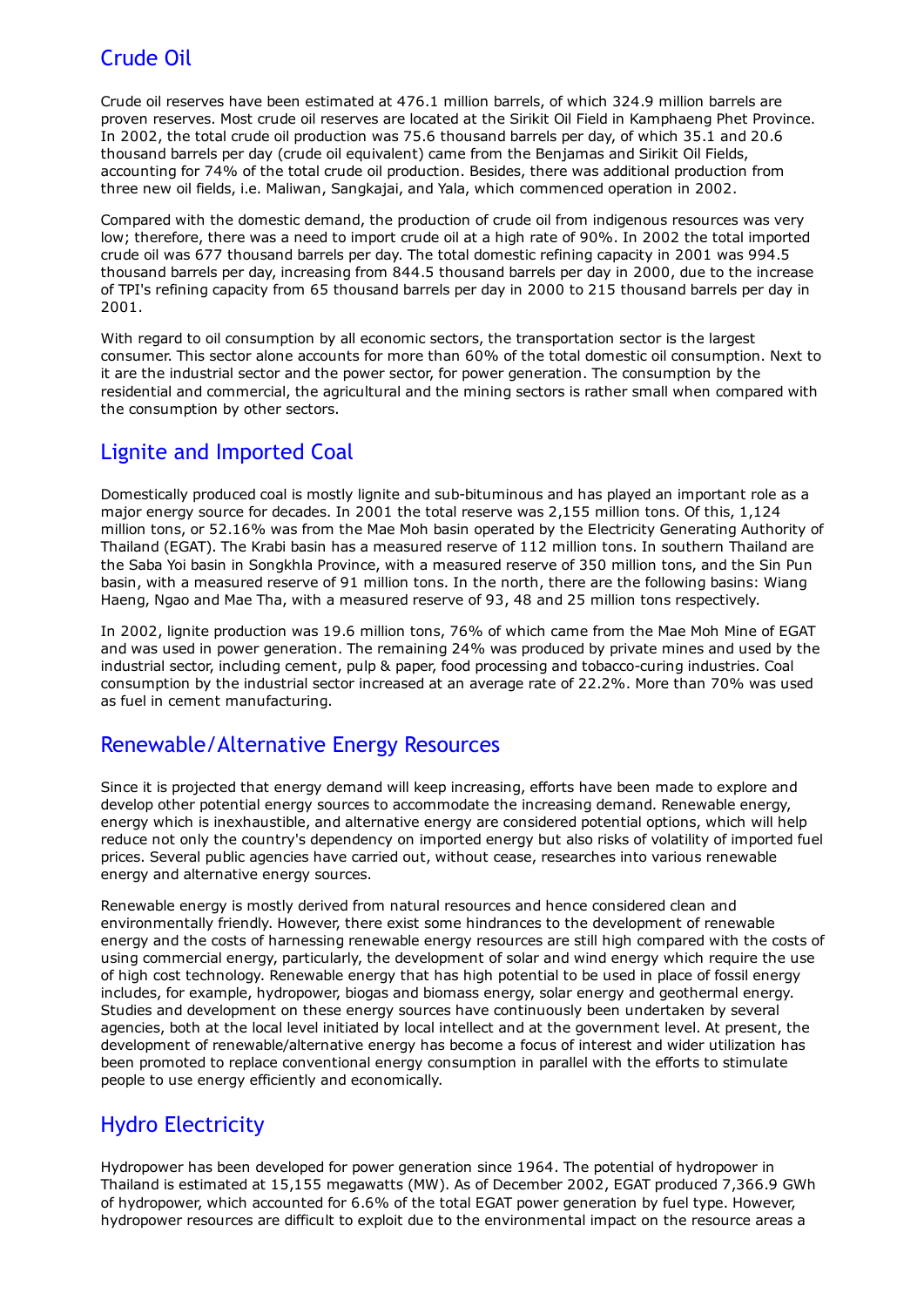power project would entail. Therefore, future development of hydropower resources will be limited to a few small-scale projects which are considered most economical and environmentally friendly.

As part of the rural electrification program, having already brought electricity to 99% of villages in Thailand, small hydropower sites have been identified as economically suitable for more accurate cost estimates and detailed engineering work. It should be noted, however, that a thorough feasibility study of a small hydropower project tends to indicate that the cost of electricity generated from a suitable hydropower site can be more economical than electricity generated from a set of photovoltaic plants.

#### Biogas and Biomass

In Thailand, there has been development of the biogas technology using biogas generated from animal manure, especially that of pigs and cows, as fuel in power generation and in cooking. Development has also been undertaken on power generation from landfill biogas. The major financial resource is the Energy Conservation Promotion Fund (ENCON Fund) of the government. Several biogas projects have been supported by the ENCON Fund, such as the biogas from animal manure for power generation in livestock farms, R&D on the feasibility of biogas generation from wastewater treatment systems in factories, and the development of a biogas map providing information on pig farms and diary farms nationwide in order to facilitate the planning of biogas utilization in the future.

As for biomass, or biomass energy, it is a kind of fuel derived from organic substances, such as agricultural residues like woodchips, bagasse and paddy husks, or animal manure from livestock farms, including wastes from agricultural product processing and wastewater from factories. Biomass can be an important energy resource, and the resources of biomass are distributed across the country. Available data on biomass resources include firewood, bagasse and paddy husks. Other resources include agricultural and industrial residues, which have been used as fuel, but the data compilation is yet to be made; these include palm outer-covering fiber and shells, and empty bunches of palm, for example.

Thailand is an agricultural country with a huge agricultural output, such as rice, sugarcane, rubber sheets, palm oil and cassava. Part of the harvest is exported each year, generating billions of baht revenues for the country. However, in processing these agricultural products, a large amount of residues is also generated. Part of these residues has been used as fuel in the industries. For instance, paddy husks are burned to produce steam for turbine operation in rice mills; bagasse and palm residues are used to produce steam and electricity for on-site manufacturing process; and rubber wood chips are burned to produce hot air for rubber wood seasoning. Moreover, the remaining biomass can be used for power generation, with the following potential:

*Paddy husks*, biomass from rice mills: each ton of paddy requires 30-60 kWh of energy for all stages of processing, yielding about 650-700 kilograms of rice and residue, that is, about 220 kilograms of paddy husks which can be used to generate 90-125 kWh of energy.

Bagasse, biomass from sugar mills: each ton of sugarcane requires 25-30 kWh of energy and 0.4 ton of steam for all stages of processing, yielding about 100-121 kilograms of sugar and residue, that is, about 290 kilograms of bagasse which can be used to generate about 100 kWh of energy.

*Palm outer-covering fiber, shells and empty bunches, biomass from palm oil extracting plants: each ton* of palm requires 20-25 kWh of energy and 0.73 ton of steam for all stages of processing, yielding about 140-200 kilograms of palm oil and residues, that is, about 190 kilograms of palm outer-covering fiber and shells and 230 kilograms of emptied palm bunches which can be used to generate about 120 kWh of energy. In addition, there will be about 20 cubic meters of wastewater from the processing which can be used for biogas generation.

*Woodchips*, biomass from sawmills: one cubic meter of wood requires 34-45 kWh of energy for all stages of processing, yielding about 0.5 cubic meter of processed wood and residue, that is, about 0.5 cubic meter of woodchips which can be used to generate about 80 kWh of energy.

Apart from the use of biomass residues and wastewater containing organic matters for energy production, in recent years several efforts have been made to explore the potential to use biomass to produce bio-liquid fuels for engines and vehicles, which can be alternatives to use of gasoline and diesel oil and thus help reduce dependency on oil import.

**Ethanol** - The use of agricultural products, such as cassava and molasses, for ethanol production has been given particular attention since ethanol, which is 99.5% pure alcohol by volume, can replace the use of Methyl Tertiary Butyl Ether (MTBE), a fuel additive, which takes a long time to degrade. Each year Thailand spends more than 2 billion baht on MTBE import. Therefore, the use of domestically produced ethanol can contribute to foreign currency saving as well as mitigation of pollution problems resulting from fossil fuel combustion. Efforts to use ethanol as alternative fuel actually commenced in 1977, but the cost of ethanol production then was much higher than oil prices. Commercial production was, therefore, not materialized. However, at present, given the continually increasing oil prices, ethanol is considered a viable alternative fuel for the transportation sector.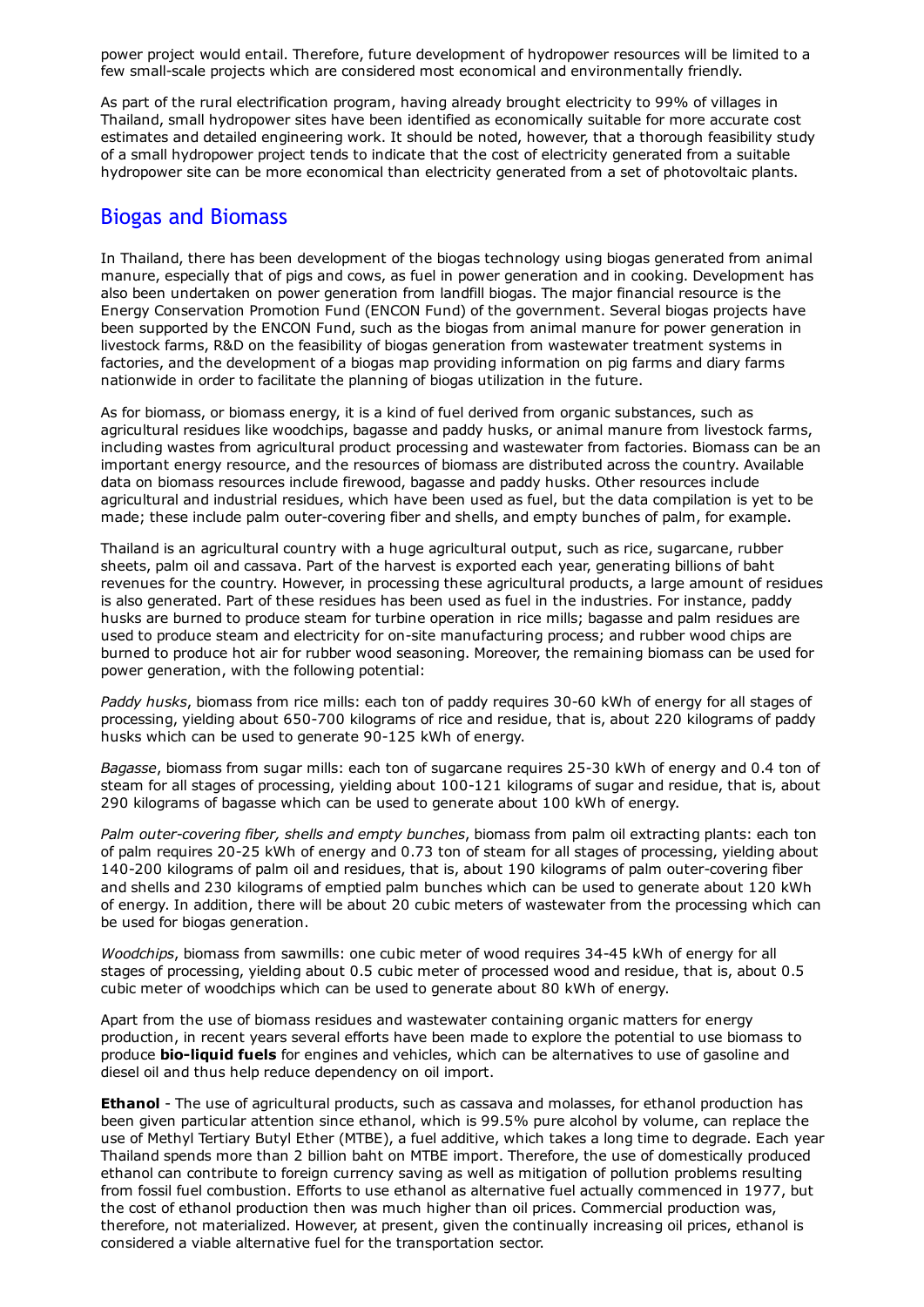The annual production of cassava in Thailand is estimated at 18 million tons while only about 4 million tons are used for domestic consumption and the rest will be exported. To increase added value of cassava, about 2 million tons per year can be used for ethanol production of up to 1 million litres per day.

To date, eight private ventures have expressed interest in ethanol production, with a combined production capacity of 1.5 million litres per day. Raw materials to be used in the production are cassava roots and molasses. It is expected that commercial production of ethanol could commence by mid-2003.

Gasohol - Gasohol is an alternative fuel for vehicles. It is a mixture of ethanol and regular gasoline at the ratio 1:9. The properties of derived gasohol are the same as Octane 95 gasoline. However, the use of gasohol will not only reduce oil consumption and air pollution from vehicle exhaust but also help farmers through the purchase of agricultural products, i.e. sugarcane and cassava.

In order to support and promote the production and use of ethanol and gasohol, the government has approved in principle the exemption of excise tax imposed on the ex-plant ethanol and on the ethanol mixed with gasoline, the deduction of contribution rates to the Oil Fund and to the ENCON Fund for gasohol; and the pricing of gasohol to be cheaper than that of Octane 95 gasoline within a range of not exceeding one baht per litre.

Moreover, the government has approved several supportive measures. For example, a policy will be established for government agencies and state enterprises to give priority to gasohol for their vehicle fleets. Promotion and support will be made to enhance preparedness of the automobile and oil refining industries to accommodate the production and use of fuel ethanol, by provision of tax privileges, for instance. Besides, potential SME practitioners and farmer organizations or entities will be encouraged to establish ethanol producing plants so that production of ethanol from agricultural products could be distributed across the country. Such measures as provision of financial assistance, in the form of concessional loan or soft loan, and provision of technical assistance from the government agencies will also be introduced for this purpose.

Biodiesel or Ester - Biodiesel, or ester, another alternative fuel for vehicles, can be produced from oil plants such as coconut, soy bean, palm and sunflower via a chemical process (Transesterification or Alcoholysis), using alkaline as a catalyst to transform fatty acid into ester or biodiesel, which has similar properties to those of diesel oil. In Thailand, biodiesel standards are yet to be established. The current mixtures vary, for example, between diesel and ester extracted from palm oil, diesel and ester extracted from coconut oil, or diesel and ester extracted from used cooking oil.

There are several factors encouraging research on biodiesel and its development in Thailand. These include: 1) problems of oil price hikes that Thailand, being an oil importing country, has been facing; 2) continuous price drops of agricultural products causing troubles for farmers; 3) increasing transportation costs of agricultural products due to increasing prices of diesel; and 4) the environmental impact resulting from diesel combustion. In 2001, His Majesty the King Bhumiphol of Thailand graciously took out a patent for the use of pure palm oil as fuel for diesel engines, with PTT carrying out the research and development.

Currently, several institutes have undertaken studies and development of the quality of biodiesel and "blended oil" (a mixture of diesel and crude plant oil or that of diesel and refined plant oil without any chemical process) compared with the specified diesel standards. It has been reported that blended oil has advantages over diesel in that it contains lower sulfur content and helps with lubrication; however, the quality of different bulks of blended oil varies although it is sold at the same distribution station. Research is being carried out on biodiesel production from crude coconut oil ("cocodiesel") and on the impact of cocodiesel utilization on the environment.

Similar to the promotion and support to ethanol and gasohol, ester can be mixed with diesel, at a ratio no greater than 1:9, and the excise tax and the contribution to the Oil Fund are exempted for the portion of ester produced from plant oil and mixed with diesel. As a long-term measure, through use of the ENCON Fund, the government will continue supporting R&D to improve biodiesel efficiency as well as research on other oil plants to diversify sources of production; the standards for engine adjustment to enable them to run on biodiesel will be established.

#### Solar Energy

The use of solar energy for power generation, using solar cells or photovoltaic (PV) cells, has been promoted by the government. So far, about 5 megawatts of PV power generation systems have been installed in Thailand; most of them are in remote areas beyond the grid systems, and solar cells have to be imported. Government support has also been given to demonstration projects on solar energy utilization and integrated systems of PV/hydropower and PV/wind energy.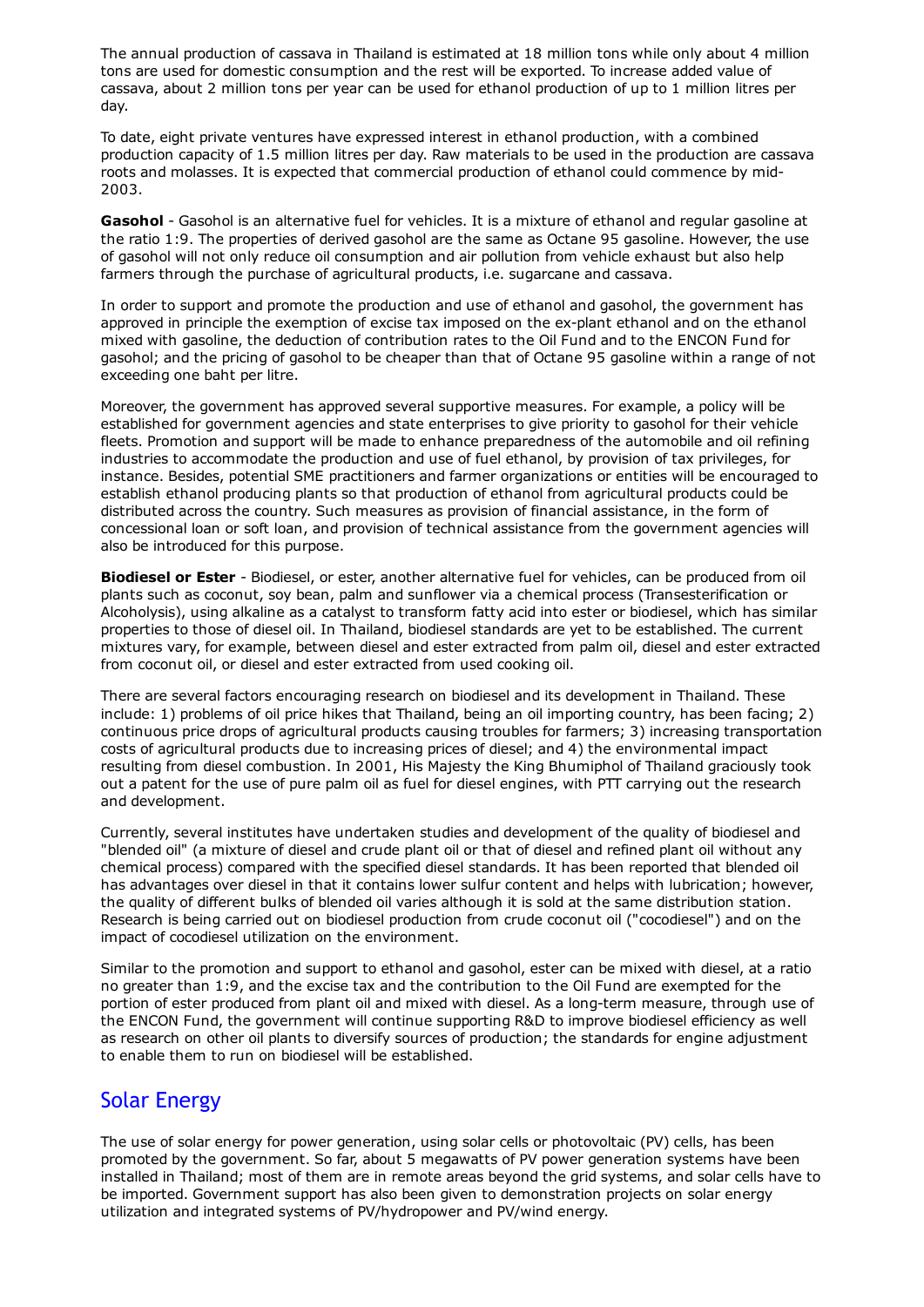Several government agencies under the Ministry of Energy have been undertaking studies and development of the PV technology. For example, the Department of Alternative Energy Development and Efficiency (DEDP) has studied and explored the potential of solar energy utilization. Solar cell battery-charging stations have been established in various rural villages that do not have access to the national grid system and for Border Patrol Police Schools that are located outside the grid system. Several demonstration projects have been carried out, for example, demonstration of renewable energy utilization in the areas of six major Royal Initiative Projects such as the installation of PV power generation systems and the installation of PV-pumping systems for rural village water supply.

The Electricity Generating Authority of Thailand (EGAT) has developed several projects demonstrating power generation using the PV technology, PV power generation without use of batteries, and rooftop PV grid-connected systems. Development has also been undertaken on the integrated use of solar/wind energy for power generation at Phromthep Cape in Phuket Province, and the integrated use of solar/hydro energy at Klong Chong Klum in Sakaew Province.

The Energy Policy and Planning Office (EPPO) is the government agency monitoring the ENCON Fund allocation for renewable energy projects. Grants have been given to encourage R&D on solar energy. Examples of funded projects are: the development of solar radiation measuring station network for Thailand; the demonstration project of electricity generation and distribution system using solar cells in Mae Hong Sorn Province in northern Thailand where most areas are mountainous with scattered population; and the establishment of "Solar Energy Park" to serve as the center for demonstration and information dissemination on solar energy.

Besides, the Thailand Research Fund (TRF), an independent organization under the Office of the Prime Minister, is another institute undertaking R&D and facilitating information on solar cells. In 2001, TRF approved a research project on the production of silicon from paddy husks, which can be eventually used for solar cell production and thus promoting development of solar cells using indigenous resources.

#### Wind Energy

The average wind speed in Thailand is moderate to rather low, usually lower than 4 meters per second; therefore, wind energy is currently used almost exclusively for propelling rooftop ventilators and waterpumping turbines. High wind speed along the coastline, however, may have the potential for power generation.

In Thailand, studies have been undertaken on wind energy development, particularly for power generation. A wind resource assessment of Thailand has been developed, showing details of wind resource distribution, prevailing wind, wind speed and directions, and other characteristics pertaining to potentialities of wind energy in various regions nationwide. Currently, a further detailed study is being carried out in areas where the wind potential is high, mainly along the southern coastlines from Nakhon Si Thammarat Province downwards, to obtain more data with a view to determining the feasibility to develop projects using wind energy for power generation.

## Fuel Cells

Study has been undertaken in Thailand on the feasibility and potential to use the fuel cell technology for power generation, using a process that transform chemical energy of fuel into electrical energy via electrochemical mechanism. Generally, in a normal energy transformation process, the chemical energy (fuel) will be transformed into thermal energy, then to mechanical energy and finally to electrical energy; hence the energy potential will be less than the fuel cell technology due to energy loss in various stages of the process.

One major factor that makes the fuel cell technology a subject of interest is its environmental advantage. The fuel source for fuel cells is hydrogen and the output from the chemical reaction in the production process is water, which has no impact on the environment. Moreover, since no transformation into thermal energy occurs in the fuel cell process, there is no combustion and hence no generation of  $CO<sub>2</sub>$  and other greenhouse gases from the use of this technology. However, one major hindrance of the development of this technology is the high production cost and the technology is still under ongoing development.

In Thailand, the information on fuel cells has been compiled from both domestic and foreign sources. Cooperation has also been made with various laboratories so as to establish a fuel cell technology center. R&D and demonstration projects on molten carbonate fuel cell (MCFC) and phosphoric acid fuel cell (PAFC) have been undertaken, aiming to improve efficiency and to reduce the production costs to be affordable by the general public.

## Geothermal Energy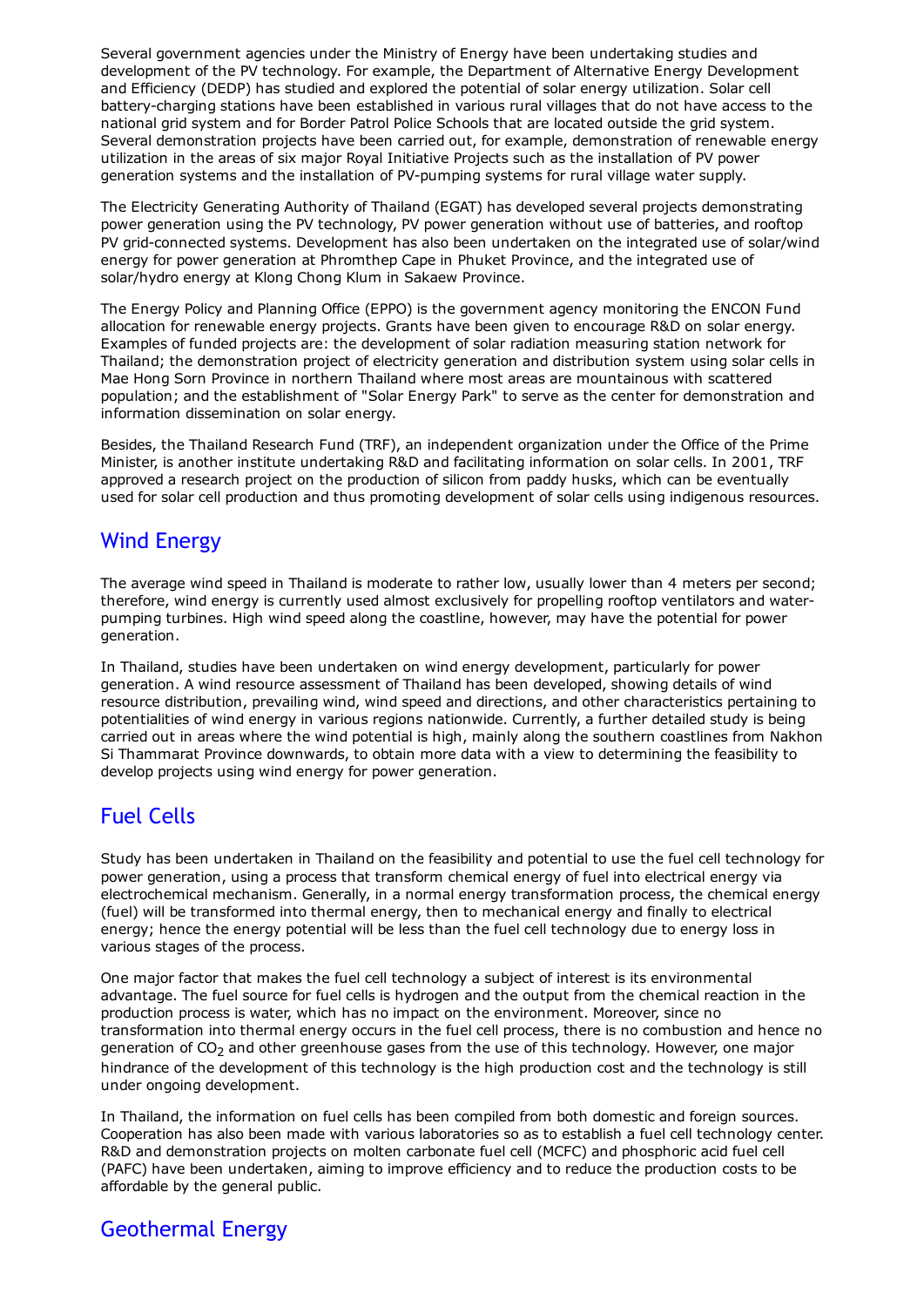Geothermal energy is natural energy from the internal heat of the earth; the temperature varies with respect to the distance from the earth surface (geothermal gradient) - the deeper from the earth surface, the higher temperature. At the depth of about 25-30 kilometers, the average temperature will be around  $250-1,000$ °C.

There are approximately 64 geothermal resources in Thailand, but major ones are in the north of the country, especially the geyser field at Fang District in Chiangmai Province. Survey on the potential of geothermal energy development at Fang District commenced in 1978, with technical assistance and experts from France later in 1981. Currently, EGAT is operating a 300-kW binary cycle geothermal power plant at Fang District, generating electricity at about 1.2 million kWh per year, which helps reduce oil and coal consumption for power generation.

In addition, other benefits can be derived from the waste heat of hot water used in the power plant. The temperature of hot water, after being used in the power plant, will decrease from 130°C to 77°C, which can be used for drying agricultural products and feeding the cooling system for EGAT's site-office space. Some other non-energy uses of hot water from geothermal sources are for physical therapy and tourism.

# Energy Conservation Program

#### Energy Conservation Promotion Act & Energy Conservation Promotion Fund

The Energy Conservation Promotion Act has been in force since 3 April 1992 with a view to promoting energy conservation discipline and promoting energy conservation investment in factories and buildings. This Act is an innovative policy instrument as it blends incentives with mandatory regulations to facilitate the implementation of mandated energy efficiency measures. The Energy Conservation Promotion Fund (ENCON Fund) was established, under the Act, to provide financial support to government agencies, state enterprises, non-government organizations, individuals, and businesses that wish to implement measures to increase efficiency in energy utilization. At the same time, a punishment clause is stipulated in the Act for owners of any designated factory or building who fails to comply with the standards, criteria and procedures as provided by related ministerial regulations issued under the Act. The role of the public sector is to establish and utilize government mechanisms to encourage and promote energy conservation implementation by consumers, including development and utilization of renewable energy which is environmentally friendly.

Financial assistance from the ENCON Fund to materialize the above-mentioned objectives is monitored under the framework of the Energy Conservation Program, divided into three main areas:

- Compulsory Program
- Voluntary Program
- Complementary Program

#### Compulsory Program

The Department of Alternative Energy Development and Efficiency (DEDP) of the Ministry of Energy is responsible for the program implementation. This program relates to mandatory energy conservation implementation as specified by laws and regulations enforced under the Act, involving "designated" factories and buildings, using energy at a level of 1,000 kW or 1,175 kilovolt-amperes (kVA) and greater, or using non-renewable energy or steam in a previous year at an amount equivalent to, or greater than, 20 million megajoules of electric power. The program also supports energy conservation in government buildings, of which electrical capacity demand is 100 kW and greater, that wish to implement energy conservation measures as in the case of designated factories and buildings.

The Compulsory Program currently comprises three main projects, i.e.

- 1. Government Building Project;
- 2. Project on Existing Designated Factories and Buildings; and
- 3. Public Awareness Campaign Project, under the DEDP's Responsibility.

Government Building Project aims to promote energy conservation in government buildings that are not designated by laws so as to spearhead energy conservation and to reduce the government expenditure on energy cost.

Project on Existing Designated Factories and Buildings aims to support owners of existing designated factories and buildings for both the development of a comprehensive energy efficiency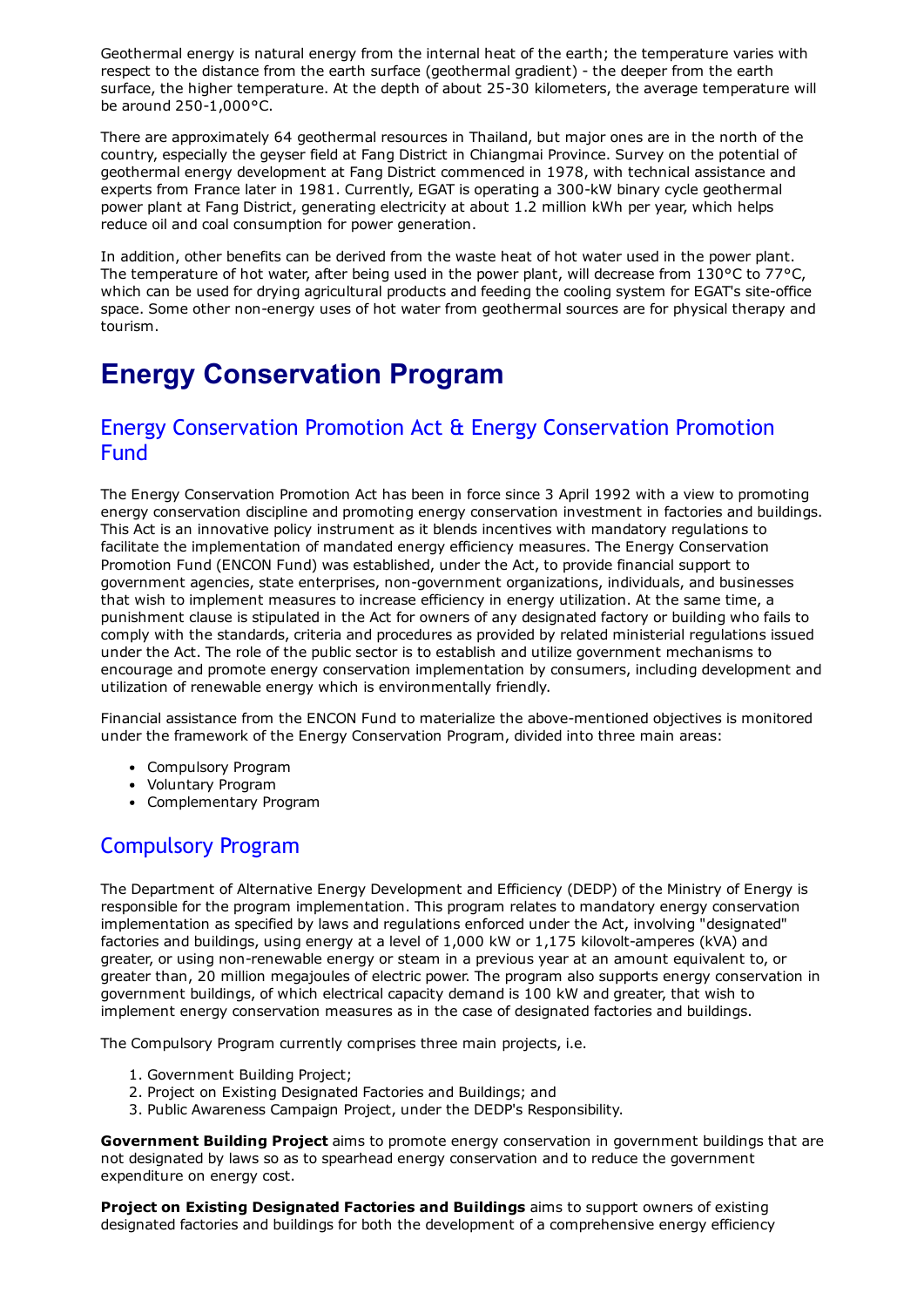improvement plan and the investment to improve energy efficiency according to the plan as presented to and approved by the DEDP.

Public Awareness Campaign Project, under the DEDP's Responsibility is to disseminate information to persons directly involved in the ENCON Program, comprising owners and persons responsible for energy of designated factories and buildings, and manufacturers of equipment, machinery and materials contributing to energy conservation. The campaigns will focus on the information about the ENCON Program and the provision of government financial assistance for the implementation of energy conservation measures under the Compulsory Program.

#### Voluntary Program

This program is monitored by the Energy Policy and Planning Office (EPPO) of the Ministry of Energy to ensure continuous implementation of the program so as to achieve the objectives of the ENCON Fund allocation. Support and cooperation are provided to the government agencies, academic institutions or non-government organizations, aiming at the following:

- Promoting efficient use of energy in the agricultural sector, small industries, existing nondesignated factories and buildings, the transportation sector as well as in the reuse and recycling of waste materials;
- Widening the market for products and services contributing to energy conservation in factories/buildings, in the transportation sector, and in the reuse and recycling of waste materials; and
- Encouraging studies, research and development on energy technology and energy conservation, and the application of the study/R&D outcomes to the actual operation of factories, buildings as well as households.

A funded entity is called "Project Owner" responsible for the project management. The project may have several "Project Participants" who will undertake energy conservation-related activities under the project. These "Project Participants" will receive both financial and technical assistance from the "Project Owner." The ENCON Fund assistance will be provided to "Project Participants" through the "Project Owner."

The Voluntary Program consists of five major projects as follows:

- 1. Promotion of Renewable Energy Utilization Project;
- 2. Industrial Liaison Project;
- 3. Research and Development Project;
- 4. Energy Conservation in Non-Designated Factories and Buildings Project; and
- 5. Promotion of Small Power Producers Using Renewable Energy Project.

Promotion of Renewable Energy Utilization Project focuses on opportunities to develop fuel substitution and on the introduction and dissemination of renewable energy technology, i.e. technology using renewable energy sources more efficiently, by providing full operational cost for project owners and granting financial support in the form of interest subsidies for project participants.

Some examples of funded projects which have proven to be successful in efficient use of renewable energy are as follows. Biogas projects utilizing manure of livestock (pigs in particular) have proved to be a great success. As of September 2002, a total of 56,000 cubic meters (m<sup>3</sup>) of the biogas system was installed in medium and large-sized farms, and 75,760 m<sup>3</sup> in small farms nationwide. The yield of biogas is used as energy source for on-site electricity generation and/or cooking in households instead of traditional fuel and LPG. Since the results of biogas projects have been satisfactory, the ENCON Fund will further support the installation of 130,000 m<sup>3</sup> of the biogas system in large farms and 150,000 m<sup>3</sup> in medium-sized farms in seven years starting June 2002 and 300,000  $\text{m}^3$  in small farms during 2003-2009.

Another interesting project is the industrial plant rooftop PV grid connected pilot project to demonstrate power generation from solar or photovoltaic (PV) cells installed on the rooftops of 10 industrial plants, with a 4.2-kWp system each. The excess PV-generated electricity can be sold back to the distribution utilities' grid systems. This project will stimulate the industrial sector to participate in self-generated electricity for on-site use and to use electricity efficiently.

Industrial Liaison Project enhances the capacity of the industrial sector to produce energy efficient equipment. The project also supports small-scale and full-scale demonstration projects, including information dissemination, of proven technology. Some interesting funded projects are the energy efficiency standards regime study, the establishment of household refrigerator testing laboratory, and the Demand Side Management (DSM) Program.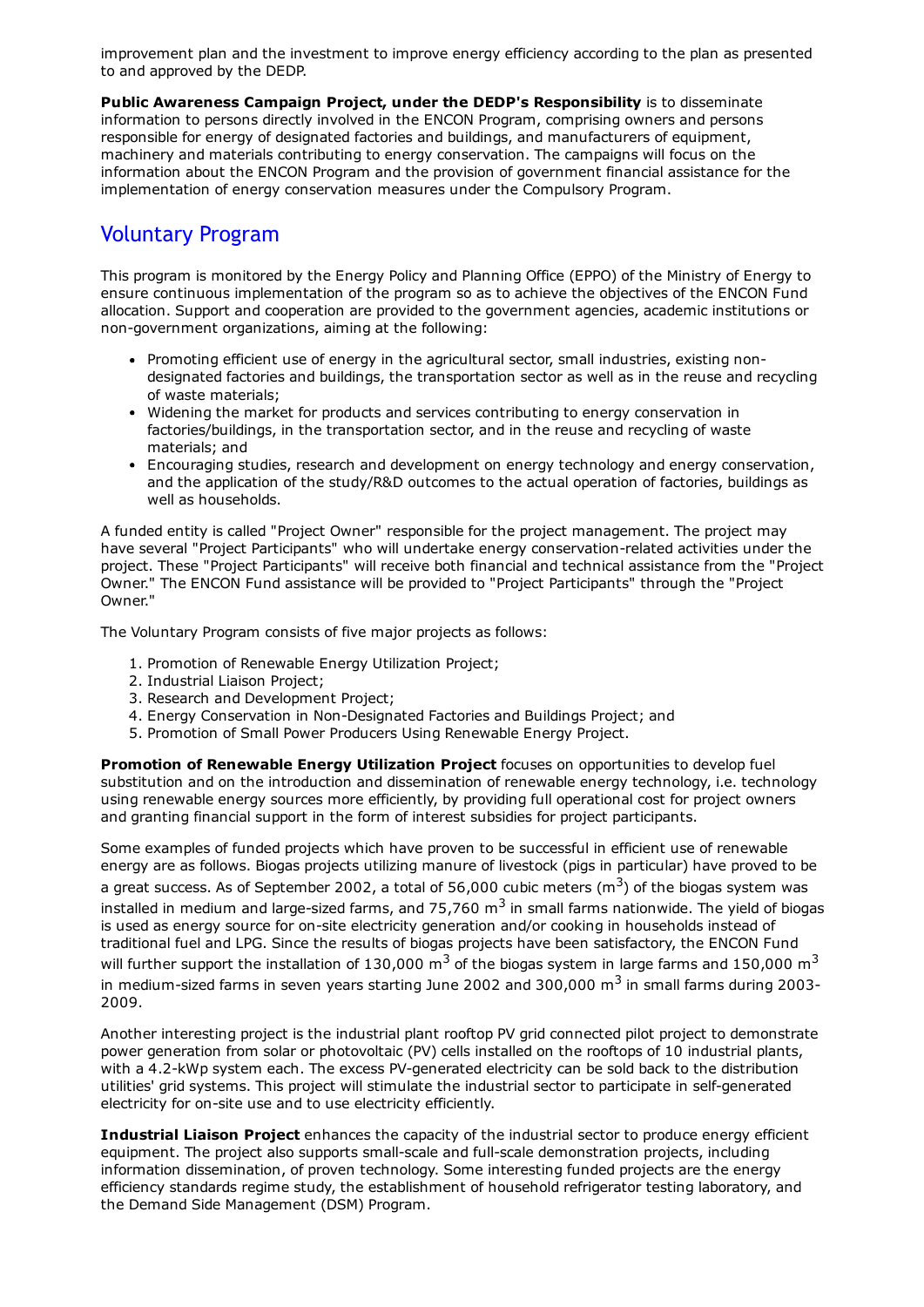In 1999, EPPO commissioned a study on energy efficiency with a view to establishing the mandatory Minimum Efficiency Performance Standards (MEPS) of six electrical products, i.e. refrigerators, airconditioners, motors, ballasts, compact fluorescents, and fluorescent tubes. The proposed efficiency levels are currently under review by the Thai Industrial Standards Institute (TISI) to be enacted in legislation. MEPS defines an energy efficiency performance threshold that energy-consuming equipment should meet. Hence, inefficient products will gradually be removed from the market. The implementation of this project is expected to reduce total energy consumption by 3,500 GWh within seven years' implementation and reduce capacity demand by 700 MW in the corresponding period. On the consumers' side, there will be substantial savings on their electricity bills due to the use of highefficiency appliances. On the environmental side, it is expected that  $CO<sub>2</sub>$  emission will be reduced by about 2 million tons.

The project on household refrigerator testing laboratory aims to upgrade the capacity of the Electrical and Electronics Institute (EEI), Ministry of Industry, which provides quality and standards testing of electrical and electronics products, especially refrigerators. The existing laboratory can carry out the testing at a maximum of two units at a time and cannot provide testing of large-sized refrigerators. Owing to the campaigns on high-efficiency refrigerators (No. 5-energy efficiency labeling), there have been greater market demand for high efficiency products. With the ENCON Fund support, the new laboratory will be able to provide testing services for large-sized or the two-door type refrigerators and can test 4 - 6 units at a time, depending on the sizes of the refrigerators being tested. The new testing laboratory has been in service since January 2003.

The Demand Side Management (DSM) Program was initiated by EGAT in 1993 to promote energy conservation, targeting three major sectors, i.e. residential, commercial and industrial sectors. Market transformation strategy has been introduced, i.e. local manufacturers and importers are stimulated to produce and import energy-saving and efficient appliances whereas consumers are provided with education and energy conservation awareness through various media. Several campaigns have been launched with emphasis placed on utilization of high-efficiency electric appliances, such as lighting equipment, refrigerators, air-conditioners and motors. Manufacturers are encouraged to apply energy efficiency labelling to their products to stimulate and facilitate consumers to select high-efficiency equipment and appliances. The DSM Program stresses not on enforcement but on voluntary collaboration aimed at improving consumers' behavior in electricity utilization but with less consumption and/or a lower power bill. It is reported that the cumulative energy saving as at the end of 2002 was 735.70 MW of peak demand and 4,163.80 GWh energy.

Research and Development Project aims at developing new or improving existing technology, with support to small-scale demonstration projects as well as information dissemination. As of September 2002, the ENCON Fund has supported more than 104 R&D projects concerning energy-related technology development and energy conservation undertaken by various government agencies and academic institutions. An example of funded projects is the performance test of LPG-fired cookers in Thailand, in terms of both thermal efficiency and poisonous gas emission amount. The study outcome can be used to further improve LPG-fired cooker efficiency, which will help reduce LPG consumption, especially in the commercial and residential sectors which, according to the 2001 records, accounting for 71% of the total domestic LPG consumption. Another interesting project is the study on the potentiality of fly ash utilization as a cement replacement material. Fly ash, or pulverized fuel ash, is a by-product of coal combustion for thermal utilization. Currently, only a small portion of fly ash has been utilized to generate economic value; therefore, the amount of fly ash has been increasing substantially and hence may create environmental problems in the nearby areas. To use fly ash in concrete production by mixing it with cement is an option to create economic value of fly ash. This will reduce not only the amount of fly ash but also energy consumption in cement production. The project outcome will contribute to greater utilization of fly ash in place of cement, i.e. 30% of the total fly ash production volume. Hence, energy consumption in cement production can be reduced, accounting for a value of 100 million baht per year. Carbon dioxide emission resulting from the cement manufacturing process can also be reduced.

Energy Conservation in Non-Designated Factories and Buildings Project has the objective is to solve problems related to energy utilization in small and medium-sized enterprises (SMEs), including improvement of human resources and management. The project implementation can help reduce a substantial amount of energy consumption in SMEs. In addition, the production costs and exploitation of several resources in the production process can be reduced. An approach used in most facilities is energy auditing and energy saving development, using "Value Engineering (VE)" technique together with the Demand Side Management by Humanware Approach Technique (DSM by HAT). Energy experts and the factory personnel will jointly develop the implementation plan to reduce energy consumption in their individual facilities. Another approach is the replacement of inefficient equipment by energy efficient equipment/technology ("Standard Measures"). Energy audit will be made before and after the installation of energy efficient equipment in order to verify energy saving achieved.

Promotion of Small Power Producers Using Renewable Energy Project is to promote greater use of renewable energy for power generation. The government has approved an allocation of 3,060 million baht (about US\$ 70 million) from the ENCON Fund to provide incentives in the form of a pricing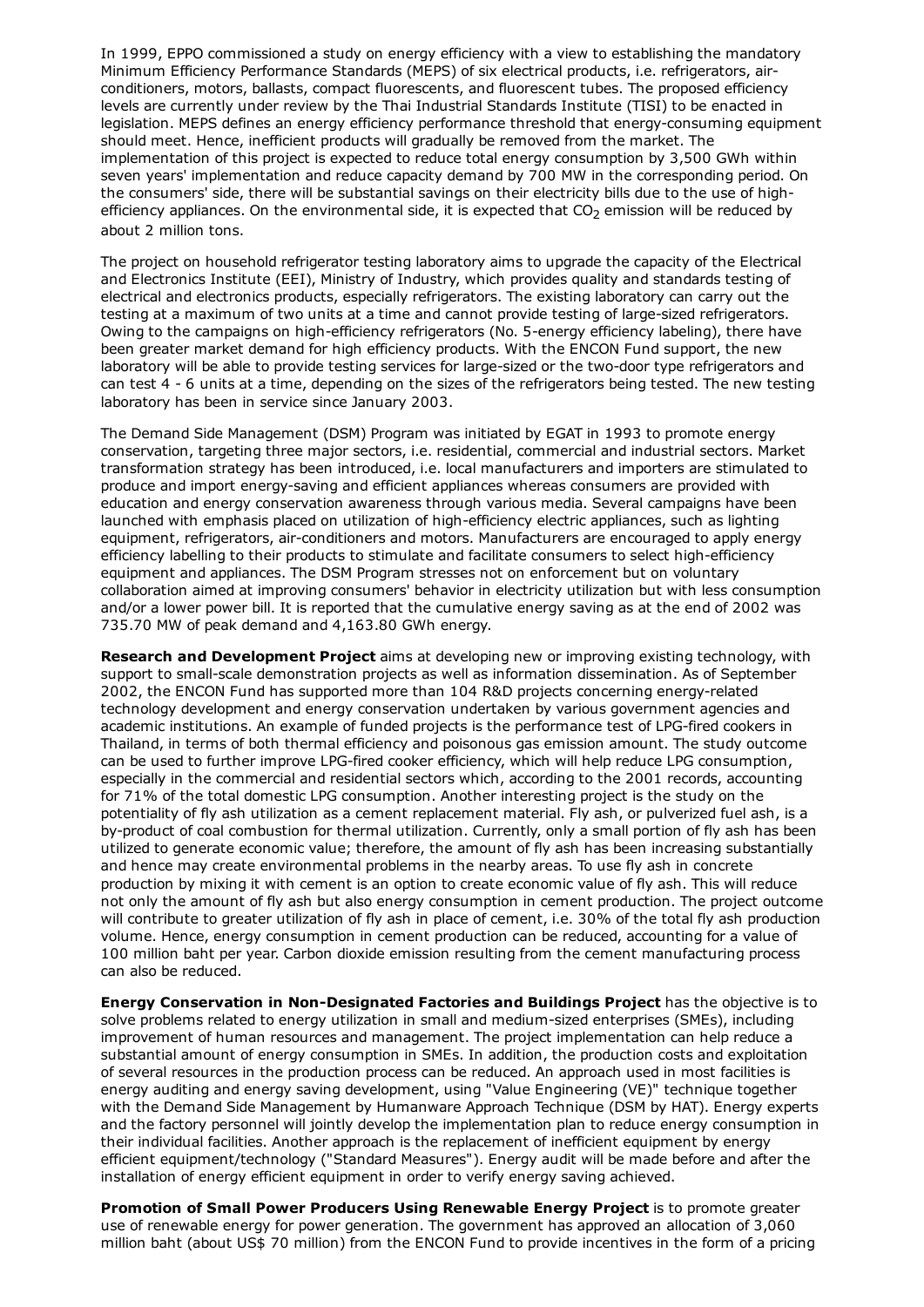subsidy for the capacity generated by renewable energy on top of the power purchasing rate from SPPs stipulated by EGAT. A target of 300 MW of electricity generated by renewable energy is expected during a five-year pilot phase starting in 2002. At present, 31 SPPs using mainly biomass, with a total proposed capacity sale of 511 MW, have been initially selected, pending a hearing process organization among the local communities of each individual project. Of the 21 operators of these 31 SPP projects, except for EGAT, all others are private companies.

By the year 2006, the Voluntary Program envisages the implementation of the following: 3.54-MW rooftop PV systems; 13.15-MW PV systems in remote areas; 9.25-MW PV grid support; installation of 54,200  $\text{m}^2$  of solar collector surface area for 10,000 households, 200 hotels and 142 hospitals; 400,000  $\text{m}^3$  of biogas system utilizing pig manure; energy saving projects; and electricity generating from methane gas (landfill). It is also expected that SPPs using renewable energy and supported by the ENCON Fund can commence supplying power to the grid system by 2006.

#### Complementary Program

This program is also monitored by the Energy Policy and Planning Office (EPPO) to ensure effectiveness of the Energy Conservation Program implementation. The Complementary Program consists of three main projects:

- 1. Human Resources Development Project;
- 2. Public Awareness Campaign Project, under EPPO's Responsibility; and
- 3. Management & Monitoring Project.

Human Resources Development Project aims to increase and develop human resources competence to be able to effectively handle the implementation of the Energy Conservation Program. At present, the number of personnel with energy-related expertise is limited, whereas the demand is increasing due to, among others, the requirements of relevant ministerial regulations which require designated facilities to appoint energy managers to monitor energy saving measures in the facilities. Human resources mobilization and development are, therefore, major tasks under the Complementary Program.

Focus will be on the creation of knowledge on energy conservation and renewable energy utilization. Integration of such knowledge will be made into the curriculum of primary and secondary school levels. At the university level, financial support will be provided for the teaching and establishment of laboratories to enhance energy conservation and renewable energy learning process. In addition, university graduates will be encouraged to attend additional training on energy conservation and renewable energy.

Public Awareness Campaign Project, under EPPO's Responsibility aims at creating the general public's consciousness in energy conservation and encouraging their participation in the Energy Conservation Program. Campaigns have been undertaken on a continual basis, via such media as TV, radio and printed matters, with emphasis on the importance of energy saving and adverse impact of inefficient use of energy on the economics, society and environment. Simple energy saving methods that can be practised in daily activities, with low or even no costs, have been disseminated as they can bring about substantial reduction of expenditures on oil and electricity. The achievement and return on investment in energy conservation and renewable energy utilization will be publicized so as to persuade those who have not commenced saving energy or using renewable energy to seriously consider and practically take actions.

Management & Monitoring Project provides financial support to the executing agencies of the government for the launching and monitoring of the Energy Conservation Program to enhance effective monitoring of implementation of various projects and of total savings achieved under the Energy Conservation Program over time, including efficiency and effectiveness of utilization of the ENCON Fund.

# Conclusion

Although Thailand relies heavily on imported energy, the energy security of the country has been maintained through a diversity of types and sources of energy. Fossil energy still plays a major role, especially petroleum products and natural gas. Renewable/alternative energy will be the main energy resource next to fossil energy. Biomass, which has been mostly used as fuel in rural households and industries, will have a greater role as fuel in power generation and as an energy source for bio-liquid fuel production for vehicles. Most of the renewable energy types have proved to be environmentally friendly. Therefore, promotion of renewable energy technology research and development is considered to be of great importance and will continue to be supported by the government.

Close cooperation among various agencies/institutions dealing with energy plays a critical role in achieving the targets of the Energy Conservation Program in Thailand. More importantly, consumers